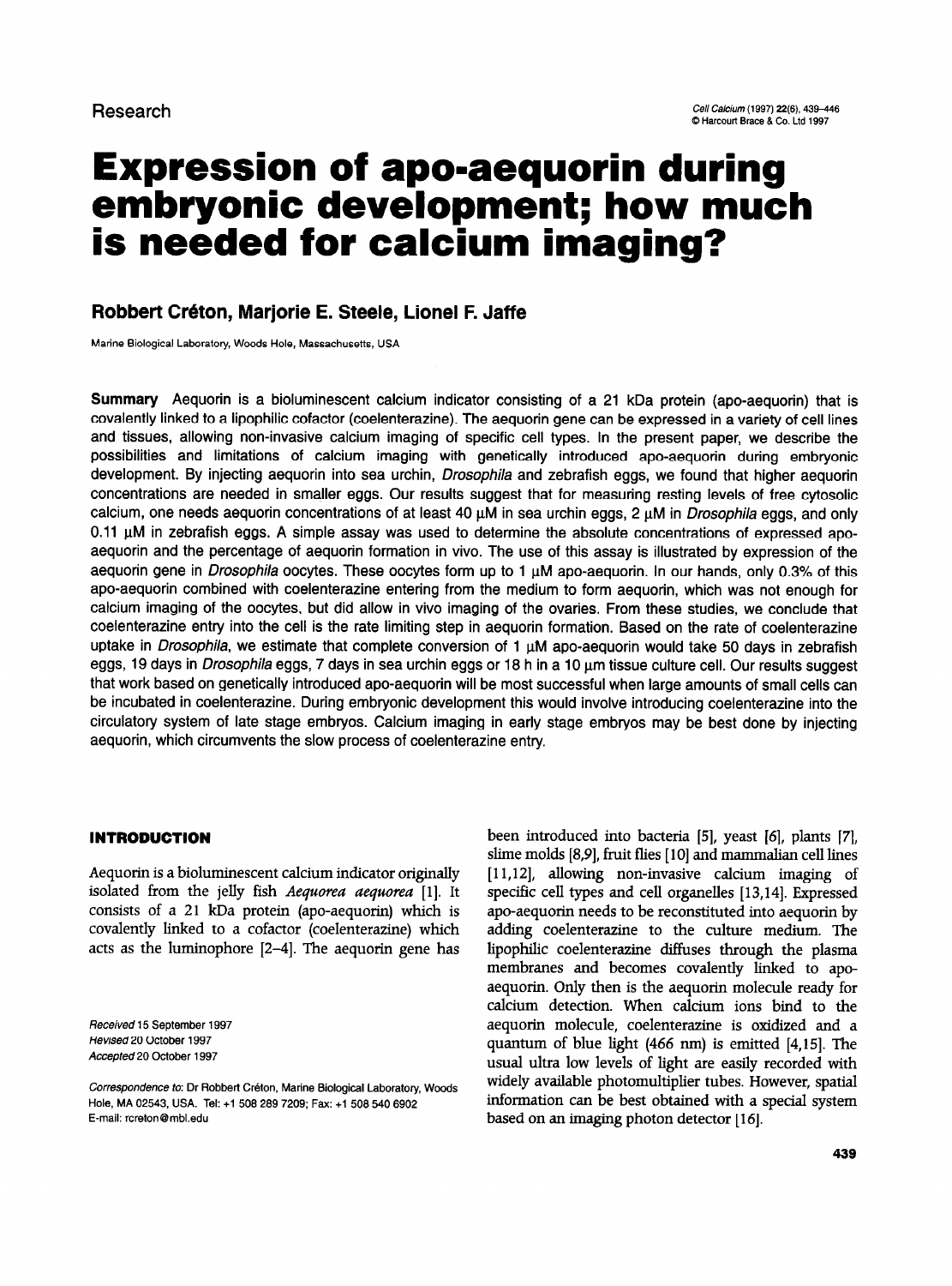Aequorin is a powerful indicator to study calcium patterns in embryonic development. By directly injecting aequorin into uncleaved eggs, two classes of calcium waves were discovered: fast waves which activate eggs during fertilization and slow ones which control cell division [17,18]. Moreover, the non-invasive nature of imaging with aequorin allows calcium measurements during prolonged periods of time. In zebrafish development, it was possible to image calcium patterns continuously for more than 24 h and thus during formation of the somites, the brain, the eyes and the heart [19]. The expression of apo-aequorin could provide new insights in calcium signaling during embryonic development. For example, apo-aequorin could be expressed in otherwise inaccessible cells such as early stage oocytes which reside in the ovaries. Moreover, apo-aequorin could be expressed locally, for instance in specific germ layers or in specific regions of the developing brain. Such local expression would avoid confusion by signals from surrounding tissues and allows a clear distinction between calcium increases in inducing and receptive cells. In the present paper, we describe how much aequorin is needed for calcium imaging in different size embryos. A simple assay was used to estimate apo-aequorin concentrations and aequorin formation rates in vivo. The assay was illustrated by stable apo-aequorin expression in Drosophila oocytes. These oocytes express up to  $1 \mu M$  apo-aequorin. Only 0.3% of this apo-aequorin combined with externally applied coelenterazine to form aequorin, which was not enough for calcium imaging of the oocytes but did allow in vivo imaging of the ovaries.

## MATERIALS AND METHODS

## Handling of embryos

Eggs and sperm of the sea urchin Lytechinus variegatus were obtained by electrical stimulation of the urchins. The eggs were dejellied by a 3 min treatment in pH 5 sea water  $\frac{1}{2}$  and we have featured in sea water, pH 8. Ferrilling Drosophila egge were recurred in sea mater, plates. The collection of the state of the state of the state of the state of the state of the state of the state of the state of the state of the state of the state of the state of the sta eggs were collected from apple juice agar plates. The Oregon stock was used for aequorin injection studies, the  $w$ <sup>1118</sup> stock was used for aequorin expression studies.  $\frac{1}{2}$ with tape, dried for 5 min, and covered with halocarbon oil  $\frac{1}{2}$  $\frac{1}{2}$ . Fertilized to the collected from the collected from the collection of  $[20]$ . Termized zebransit eggs were ebieden from the aquarium 30 min after 'dawn' [21]. The embryos were left inside their chorion and were cultured at 28°C in spring water containing 1 mg/l methylene blue.

## Microinjection of aequorin

Various embryos were injected with 0.25 m.M h-aequorin valious emblyos were injected with 0.25 mm h-aequoim

EDTA and 5 mM MOPS at pH 7. The  $h$ -aequorin was kindly provided by Dr Shimomura [Z], who reconstitutes recombinant apo-aequorin [ZZ] with different types of coelenterazine. For example, reconstitution with natural coelenterazine gives aequorin, whereas the semisynthetic  $h$ -coelenterazine is used to produce  $h$ -aequorin. Thus, the h-aequorin belongs in the class of semisynthetic recombinant aequorins [Z]. Typically, 1% of the egg volume was injected, resulting in a final aequorin concentration of 2.5  $\mu$ M in the egg. The amount of injected aequorin was determined by first injecting droplets of aequorin under oil. This allows one to measure the diameter of the injected droplet. The injection pressure was adjusted until the desired injection volume was achieved. Cytosolic aequorin concentrations are approximately  $5 \mu M$ , since aequorin is not present in the cell organelles. In the present paper, aequorin concentrations refer to the concentration in the egg rather than the concentration in the cytosol. For the sea urchin egg, we used a low pressure injection system [16]. For Drosophila and zebrafish eggs, we used a PLI-100 high pressure injection system from Medical Systems Co. (Greenvale, NY, USA) [16]

## Calcium imaging

The dim aequorin light was efficiently gathered with a Zeiss Axiovert 100-TV microscope, using either a 20x objective (NA = 0.75) for the zebrafish eggs, or a  $40\times$ objective ( $NA = 1.3$ ) for the urchin and *Drosophila* eggs. To minimize instrumental noise and allow recording over many hours without overloading memory, we use the imaging photon detector (IPD) made by Photek Inc., East Sussex, UK. This instrument stores images as a list of photon events, each photon having two space coordinates (x,y) and one time coordinate. The two space coordinates identify an individual pixel in the imaging field and with the 20x objective, each pixel corresponds to an area of  $10 \times 10$  µm. The digital storage of photons allows flexible reviewing of the calcium patterns. Thus  $\frac{1}{2}$  is a calculate the contribution of the canonical period can be desired any desired period can be desired any desired period can be desired any desired any desired any desired any desired any desired any desired required in pointing the contract of the contract of the contract of the contract of the contract of the contract of the contract of the contract of the contract of the contract of the contract of the contract of the contr

#### Transformation of Drosophila

The apo-aequorin expressing flies were kindly provided by Dr Douglas Robinson and Dr Lynn Cooley at Yale  $U_y$  Dr Douglas Robinson and Dr Lynn Coolcy at Tak  $\alpha$  conversity. In creating the files, *Dr* Robinson subcroned aequorin cDNA (AEQ1, provided by Dr Douglas Prasher [23]) into the *Drosophila* germline expression vector pCOG. This vector contains the ovarian tumor (otu) promoter that drives gene expression throughout oogenesis [24]. The pCOG-aequorin construct was microinjected into  $w^{1118}$  embryos and transformants were recovered based on complementation with the *white*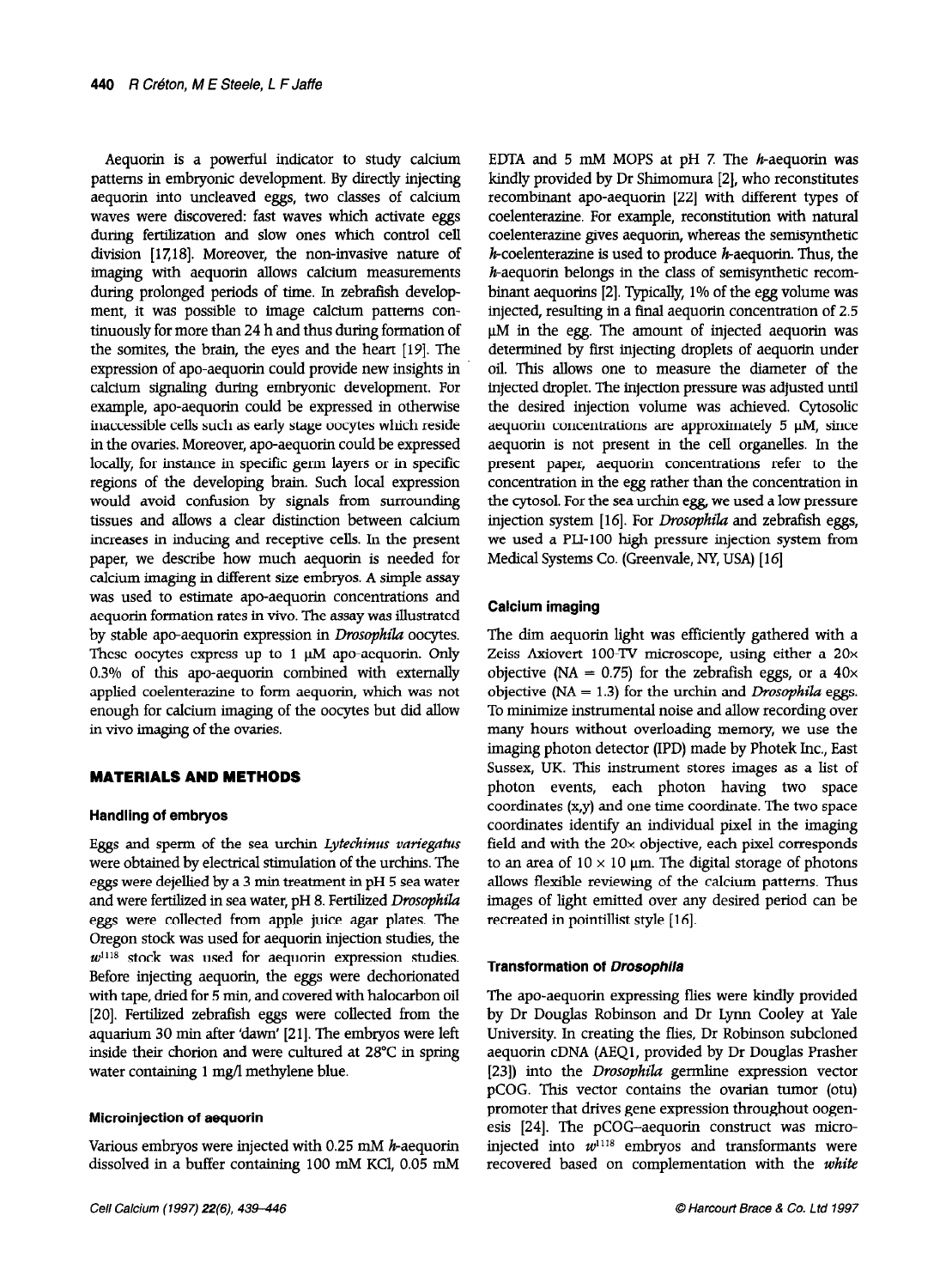mini-gene in pCOG. Eleven lines were stably transformed, each with a different insertion site in the genome.

### The apo-aequorin assay

To fully convert genetically made apo-aequorin into aequorin, one freshly laid Drosophila embryo was homogenized in 20  $\mu$ l of reconstitution buffer, containing 12 µM coelenterazine, 2% mercaptoethanol, 1 mM EGTA, 300 mM KC1 and 10 mM Tris, pH 8. Coelenterazine was obtained from Molecular Probes in quantities of 0.25 mg and dissolved in 250  $\mu$ l methanol giving a 2.4 mM stock. After a 3 h incubation at  $4^{\circ}$ C, the homogenate was transferred to a transparent vial and placed on a Hamamatsu (R464) photomultiplier tube (Bridgewater, NJ, USA). To burn out the reconstituted aequorin, we added 80  $\mu$ l of a calcium buffer, containing 2 mM CaCl<sub>2</sub>, 3 mM dibromo-BAPTA, 300 mM KCI, and 10 mM Tris, pH 8. This buffer sets the free calcium concentration in the homogenate at  $5 \mu$ M. The recorded peak of luminescence was integrated, giving the total number of recorded photons. The total number of photons is a measure of how much apoaequorin was present in the homogenate. The apoaequorin assay was calibrated with known amounts of apo-aequorin.

## In vivo formation of aequorin

For this purpose, we incubated live dechorionated Drosophila eggs for 4 h in 50  $\mu$ M coelenterazine in IMADS buffer [25]. After the 4 h incubation, the eggs were rinsed in IMADS and were observed with the aid of a photomultiplier tube and an imaging photon detector. The same procedure was used for oocytes and ovaries which were dissected from an adult fly. At the end of each experiment, the eggs were permeabilized with Triton to burn out all the reconstituted aequorin. From  $t_{\text{tot}}$  and  $t_{\text{tot}}$  can calculate the efficiency of reconstruction  $\alpha$ more bumbuto.

## **RESULTS AND DISCUSSION**

## How much aequorin is needed for calcium imaging?

Calcium imaging with aequorin is generally a struggle for Calcium miaging with aequorin is generally a struggle for light. Thus, it is desirable to have as much aequorin in the egg as possible. We estimated how much aequorin needs to be minimally expressed to still allow calcium imaging. To this end, we injected known amounts of the ultra sensitive  $h$ -aequorin into the eggs of sea urchins, fruit flies and zebrafish. The eggs were imaged with the IPD and the resulting luminescence was compared with instrumental background noise, which is approximately<br>0.5 photons/s over the embryonic field (Fig. 1). In



Fig. 1 Luminescence measured with the imaging photon detector of different size embryos at a resting level of about 100 nM free calcium. The embryos were injected with  $h$ -aequorin to yield a final concentration of 2.5  $\mu$ M h-aequorin in the egg. The embryos emit luminescence at about 0.4 photons/s for each nl of egg volume. Background noise is 0.5 photons/s over the image field of one embryo (70  $\times$  70 pixels). Thus, the large zebrafish egg (700  $\mu$ m in diameter) is more than 300 times brighter than the sea urchin egg (100 urn in diameter). The background luminescence of the IPD is indicated by a dotted line (total luminescence in experiments is embryonic luminescence plus background).

analysing the different levels of luminescence, we looked at 'resting' embryos, i.e. ones that are in early stages of development, but do not show gross morphological changes such as secretion, cleavage, or contractions. Typically, the free calcium concentrations of such resting cells is on the order of 100 nM. We found that the resting level of luminescence is proportional to the volume of the egg (Fig. 1). Other factors such as the use of different objectives and differences in egg transparency do influence the level of luminescence, but to a lesser extent. For example, the  $40\times$  objective used for the Drosophila egg yields 3 times more light than the  $20\times$ objective used for zebrafish eggs. This effect is counteracted by the opaqueness of the Drosophila egg, which reduces the level of emitted light. To estimate how much light is lost by the opaque contents of the *Drosophila* egg, we consider the luminos of the *BAPTA-injected* re compare in familiescence of BAT at higher samples was are a multiple of a Drosophie computer in the same shape and size of a *Drosophila* embryo juala not shown). The droplets and embryos were both clamped at 100 nM free calcium and had the same amount of aequorin present. We found that the transparent droplets were 2.5 times brighter than the Drosophila eggs, suggesting that 60% of the light is lost by the opaque contents of the Drosophila egg. Thus, several factors will different embryos. The 2-3-fold difference caused by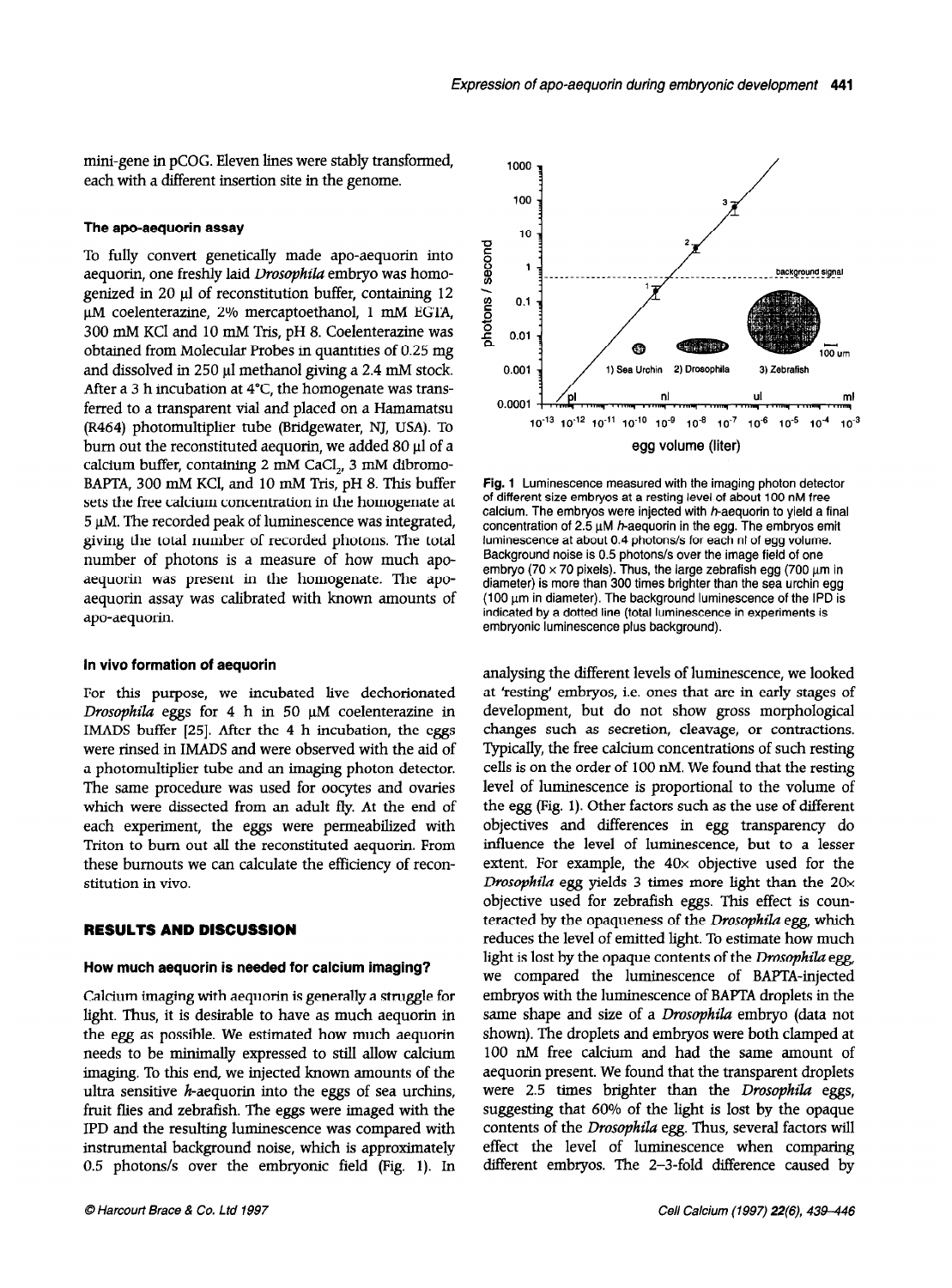



Fig. 2 A simple assay to quantify available concentrations of apo-aequorin. (A) An apo-aequorin expressing egg is homogenized and the homogenate is incubated in 'reconstitution medium' containing coelenterazine. After 3 h, the aequorin that forms is burned up by adding a calcium buffer; emitted light is measured with a photomultiplier tube. The area under the peak is used to calculate how much aequorin was present in the homogenate. The assay takes only a few minutes per sample, allowing mass screening of transgenic lines. (8) Calibration curve correlating integrated luminescence with known amounts of apo-aequorin. When calculating apo-aequorin concentrations in an embryo divide moles of aequorin by egg volume (e.g. 10 nl in Drosophila).

different objectives/differences in transparency is negligible when considering the effect of volume, i.e. an egg that is 10 times larger in diameter gives lOOO-fold more light.

Since the different embryos all contained about  $2.5 \mu M$  $h$ -aequorin, we conclude that it is not the concentration, but the absolute amount of aequorin that determines light emission. The quality of the image is directly related to the amount of the amount of the emitted light, because the emitted light of the emitted light of the emitted light of the emitted light of the emitted light of the emitted light of the emitted light of the emitted light to the amount of emitted agric, because the emitted agric is focused on a similar area of the detector, regardless of the cell size. In general, we focus an image of the embryo on a quarter of the detector field by using different magnifications for different size eggs. Thus, different size eggs have to overcome a similar amount of instrumental noise (0.5 photons/s over a quarter of the detector field). To estimate the minimum amount of aequorin necessary for calcium imaging, we refer to the sea urchin embryo, in which imaging of resting calcium levels is just possible. With an aequorin concentration of  $2.5 \mu M$  and an egg volume of 0.5 nl, the total amount of *h*-aequorin is 1.25  $\times$  10<sup>-15</sup> moles or about 1 femtomole. Since it is only the total amount of h-aequorin that matters for imaging, this minimum of 1 femtomole is valid for all eggs and probably for other cell types as well. The  $h$ aequorin used is an ultra sensitive one giving 16 times more light than the regular aequorin at resting levels of free calcium [2]. Thus 16 times more regular aequorin (2)  $\times$  10<sup>-14</sup> moles or 20 femtomoles) would be required for  $\sim$  10 moles of 20 femtomoles, would be required to maging results to reas of calculations and the temporism correspond to aequorin concentrations of 40  $\mu$ M in sea urchin eggs, 2  $\mu$ M in *Drosophila* eggs or 0.11  $\mu$ M in zebrafish eggs. Based on our measurements in eggs, we extrapolate that a typical tissue culture cell with a diameter of 10  $\mu$ m and a volume of 0.5 pl would need 40 000  $\mu$ M (40 mM!) aequorin for calcium imaging. Our estimates are based on resting levels of calcium. Less aequorin would be needed to image high calcium levels.

In conclusion, when imaging resting levels of calcium one needs at least 20 femtomoles of regular aequorin.<br>This amount is valid for different eggs and possibly for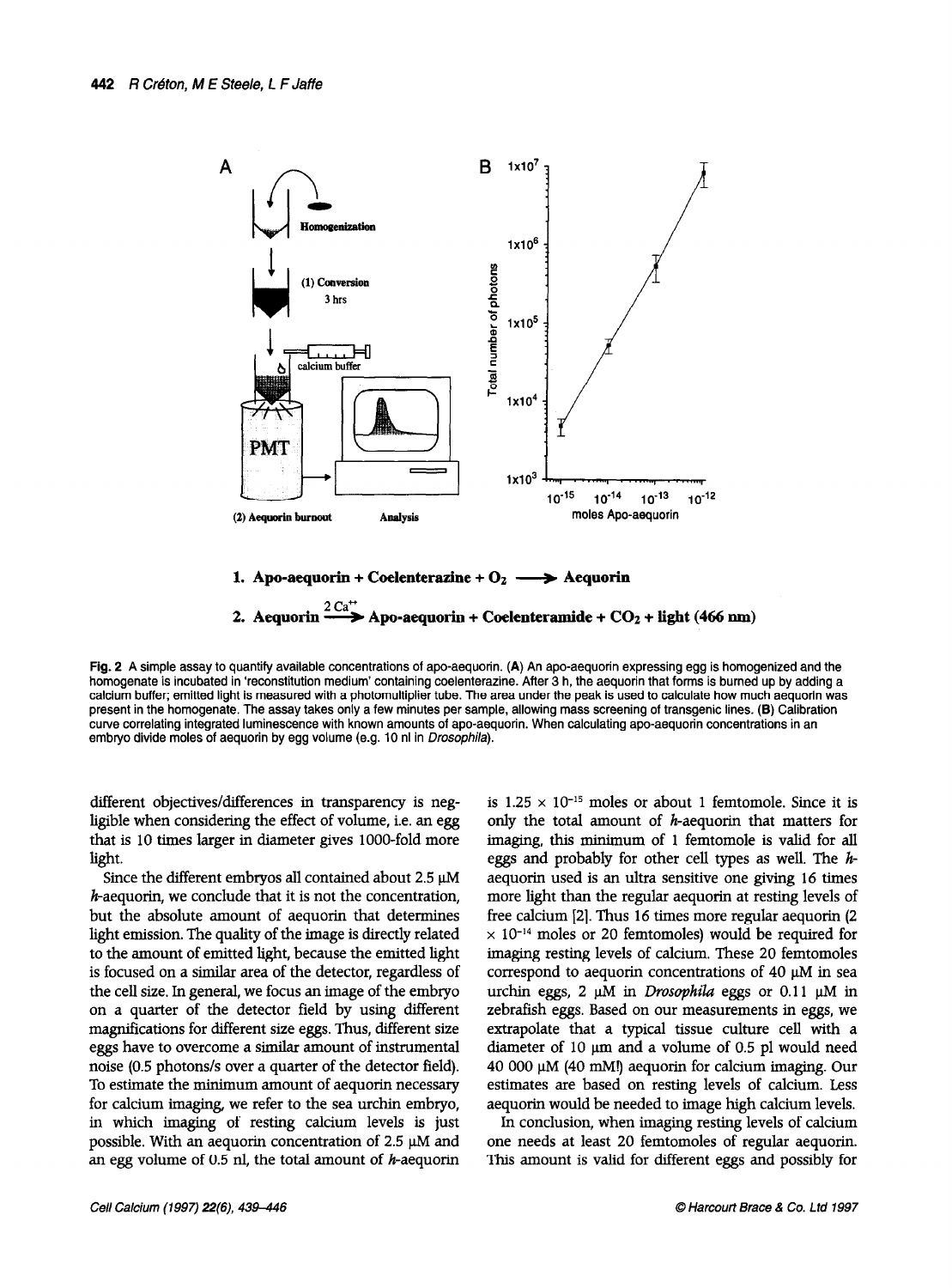other cell types as well. The minimum amount of aequorin is based on our imaging photon detector which is probably the most sensitive one currently available. The sensitivity of charge-coupled device (CCD) cameras containing microchannel plate intensifiers may be comparable. CCD cameras without microchannel plate intensifiers will be considerably less sensitive and thus require several magnitudes more aequorin in the specimen.

## A simple assay for measuring apo-aequorin concentrations

To measure the amount of apo-aequorin formed in the eggs of transformed Drosophila lines, we homogenized one egg, incubated the homogenate in coelenterazine, and burned out the reconstituted aequorin on the photomultiplier tube [3,13,14]. The assay was calibrated with known amounts of apo-aequorin (Fig. 2). This apoaequorin assay is fast, quantitative and can be used in mass screening of transgenic lines.

## Apo-aequorin concentrations in transgenic Drosophila

Transformation with the aequorin gene resulted in 11 Drosophila lines that had the aequorin gene stably integrated in the genome. The aequorin gene was driven by the ovarian tumor promoter, so that apo-aequorin would be present in the germline cells as well as the freshly laid eggs. Only 3 out of 11 lines showed detectable levels of apo-aequorin (Fig. 3). Using the calibration curve of Figure 2, we calculated that our best line (#17-l) had about 1  $\mu$ M apo-aequorin available in the egg. This apoaequorin concentration is 10 times higher than the apoaequorin concentration found in mammalian cell lines [14], but was still 2.5 times lower than the  $h$ -aequorin concentration obtained with injection. Even if this were fully converted into aequorid,, it would not be enough to measure resting levels of calcium in live Drosophila eggs, but 1  $\mu$ M aequorin should be more than enough for imaging when calcium is elevated. Thus the next problem maging when each and generally apo-accurate apowas to conven are generally form

## The use of different coelenterazines for in vivo and use of unitries

When forming aequorin from apo-aequorin, different when forming aequoint nom apo-aequoint, unefer coelenterazines can be used. For example,  $h$ -coelenterazine gives  $h$ -aequorin, e-coelenterazine gives e-aequorin and the natural coelenterazine gives aequorin (also called recombinant or R-aequorin when recombinant apoaequorin is used). In choosing the optimal type of coelenterazine three features need to be considered.



Fig. 3 Quantification of apo-aequorin expression in Drosophila eggs. Representative recordings show homogenized Drosophila eggs in the apo-aequorin assay. Arrows indicate the time points at which the calcium buffer was added to the homogenate. (A) Drosophila line #17-1 contains 0.85 ( $\pm$  0.13)  $\mu$ M apo-aequorin in the egg. (B) Drosophila line #28-1 contains  $0.14$  ( $\pm$  0.04)  $\mu$ M apoaequorin in the egg. (C) Drosophila line #87-1 contains 0.04 ( $\pm$ 0.01) µM apo-aequorin in the egg. (D) Wild type eggs show no increase in luminescence when adding the calcium buffer.

## Sensitivity of the aequorin formed

The sensitivities of different aequorins have been described by Shimomura et al [2]. For example, h-aequorin is 16 times more sensitive than recombinant aequorin and  $e$ -aequorin is 6 times more sensitive than recombinant aequorin. Even though  $h$ -aequorin is 16 times brighter than recombinant aequorin, it may not be a good choice for in vivo use because of slow formation rates and a short half life.

## Aequorin formation rate

The in vitro 'reconstitution' rates for different aequorins have been described as well [3]. The 50% reconstitution times are 22 min for recombinant aequorin, 210 min for h-aequorin and 8 min for e-aequorin at  $5^{\circ}$ C. These rates we depend and  $\sigma$  min for  $\sigma$  adoption at  $\sigma$  c. These rates bind and a proportion for  $\frac{1}{4}$  min for  $\frac{1}{4}$ binant aequorin, 105 min for  $h$ -aequorin, and 4 min for  $e$ -aequorin.

#### Aequorin half-life in vivo

 $F_{\rm c}$  of a formulation in vivo, we refer to our own  $F_{\rm c}$ observations in a not show that we have not show the end of the end of the end of the end of the end of the end of the end of the end of the end of the end of the end of the end of the end of the end of the end of the end observations in zebrafish (data not shown). At the end of a zebrafish experiment, we elevated cytosolic calcium concentrations which burns up the remaining aequorin. From these burnouts we learned that  $71\%$  ( $\pm$  9%) of the injected aequorin was still available for calcium imaging after 24 h of embryonic development. This corresponds to an in vivo half-life of 48 h for recombinant aequorin. More sensitive aequorins should have proportionally shorter half-lives, e.g. 8 h for *e*-aequorin and only 3 h for  $h$ -aequorin.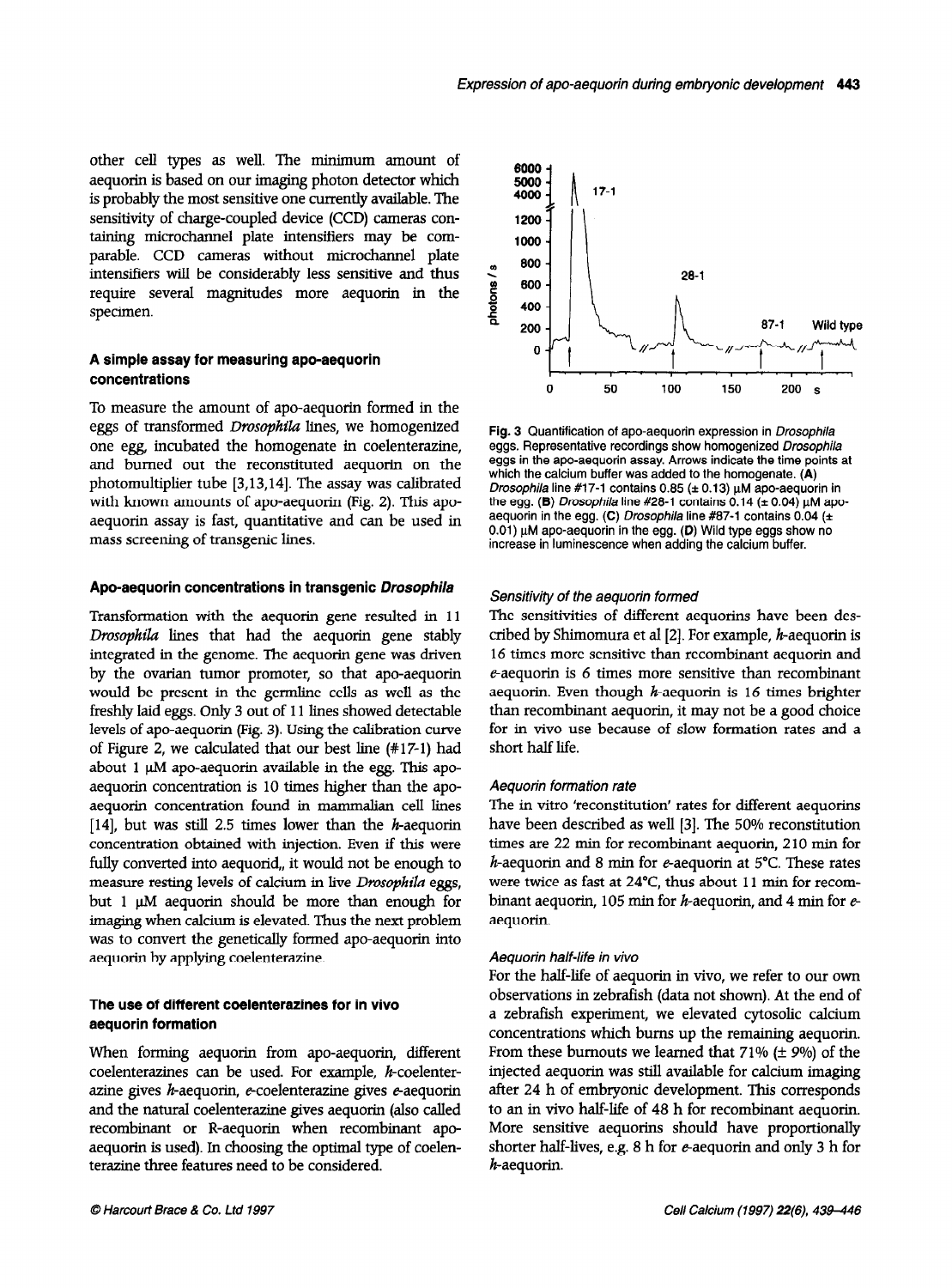

Fig. 4 Imaging luminescence of oocytes and ovaries from apo-aequorin expressing *Drosophila* lines. (A) Bright field picture showing a string of oocytes from Drosophila line #17-l. (8) Same oocytes, alive, under the imaging photon detector. No luminescence above the background levels could be detected. (C) The same oocytes show very little luminescence (a total of 1200 photons) when aequorin is burned out by addition of Triton. (D) Bright field image showing an ovary of wild type (WT) and an ovary of a *Drosophila* line #17-1, which expresses apo-aequorin. (E) Photon image of the same two ovaries in vivo. The apo-aequorin expressing ovary emits low levels of light. (F) During the burnout, bright signals are observed from the aequorin expressing ovaries. (G) These burnouts average only 28 000 ( $\pm$  4000) photons on the photomultiplier tube, showing that a fraction of the apo-aequorin is reconstituted with coelenterazine. Scale bars are 100 urn, exposure times of 30 min. The gray scale in the photon images ranges from black (0 milliphotons/pixel.s) to white (10 milliphotons/pixel.s).

To avoid decay during the incubation, we used natural coelenterazine. The recombinant aequorin that is formed in this way, has a 50% conversion time of only 11 min and a half-life of 48 h. Thus, recombinant aequorin is formed rapidly and remains in the cells for prolonged periods of time. A second option would have been to use  $e$ -coelenterazine;  $e$ -aequorin forms even faster (50% conversion in 4 min), is 6 times more sensitive than recombinant aequorin and has an intermediate half-life of 8 h. An additional advantage of  $e$ -aequorin is the possibility of ratio imaging at 4051472 nm [3].

### Aequorin formation in vivo

Apo-aequorin expressing Drosophila eggs and oocytes were soaked for 4 h in 50  $\mu$ M natural coelenterazine, rich source for  $\frac{1}{2}$  medium  $\frac{1}{2}$  medium without coelenterazine, the IPD. The IPD. The IPD. The eggs and one light in vivo, and the showed in vivo, and the showed in vivo, and in vivo, and in vivo, and in vivo, and in vivo, and in vivo, and in vivo, and in vivo, and in vivo, and in vivo and it by the eggs and obeyies showed no agin in  $\frac{1}{2}$ and very mere again when calculate was crevated by adding Triton (Fig. 4A–C). Based on the formation rates of aequorin in vitro, more than 99% of the apo-aequorin  $(1.16, 1.1)$  shown into a matrix which are a posted into a shown into a shown into a shown into a shown in  $(1.1)$  $\frac{1}{1}$  and should have been convenced the adquaint, when should have given extremely bright signals when adding Triton. The lack of light during the burnout suggests that diffusion of coelenterazine through the plasma mem-<br>branes is a limiting factor.  $\alpha$  is a minimigration.

to estimate the rate of emity, we includated *Drosophila* ovaries for 4 h in 50  $\mu$ M coelenterazine, rinsed the ovaries in medium without coelenterazine, and imaged the ovaries on the IPD. One ovary is about 700  $\mu$ m in diameter (volume = 180 nl) and is thus expected to have

18 times more apo-aequorin (180 femtomoles) and yield 18 times more light than a *Drosophila* egg. The ovaries showed low but detectable levels of light when imaged in vivo (Fig. 4E). As shown in Figure 4E, the coelenterazine gives some background signal in the wild type ovaries. This coelenterazine background is 3.5 times above the instrumental noise. The luminescence of the apoaequorin expressing ovaries (#17-l) is 1.6 times higher than the controls (wild type oocytes incubated in coelenterazine). High levels of luminescence were observed, when calcium levels were raised with Triton into the millimolar range (Fig. 4F). From burnouts on the photomultiplier tube (Fig. 4G), we were able to determine the total amount of aequorin formed in the ovary. The burnouts averaged  $28000$  ( $\pm$  4000) photons which corresponds to 0.6 femtomoles of aequorin (see Fig. 2).  $T_{\text{tot}}$  fact that we were able to immediate or adjustment pool e.g.  $\omega_i$ such low and we were done to anage are order was such low amounts of aequorin suggests that calcium was elevated in the dissected ovaries. Since the ovaries have about 180 females of a control of a port and only 0.6 about four temtomoles of apo acquoint and only of femtomoles of reconstituted aequorin, the conversion process must have been very inefficient. In fact, only 0.33% of the available apo-aequorin is converted to aequorin in vivo!

## Cell size hypothesis

The slow uptake of coelenterazine is in sharp contrast The slow uplane of coefficialities in sharp contrast with the fast conversion rates in vitro and suggests that coelenterazine uptake through the plasma membrane is the limiting factor in the formation of aequorin. When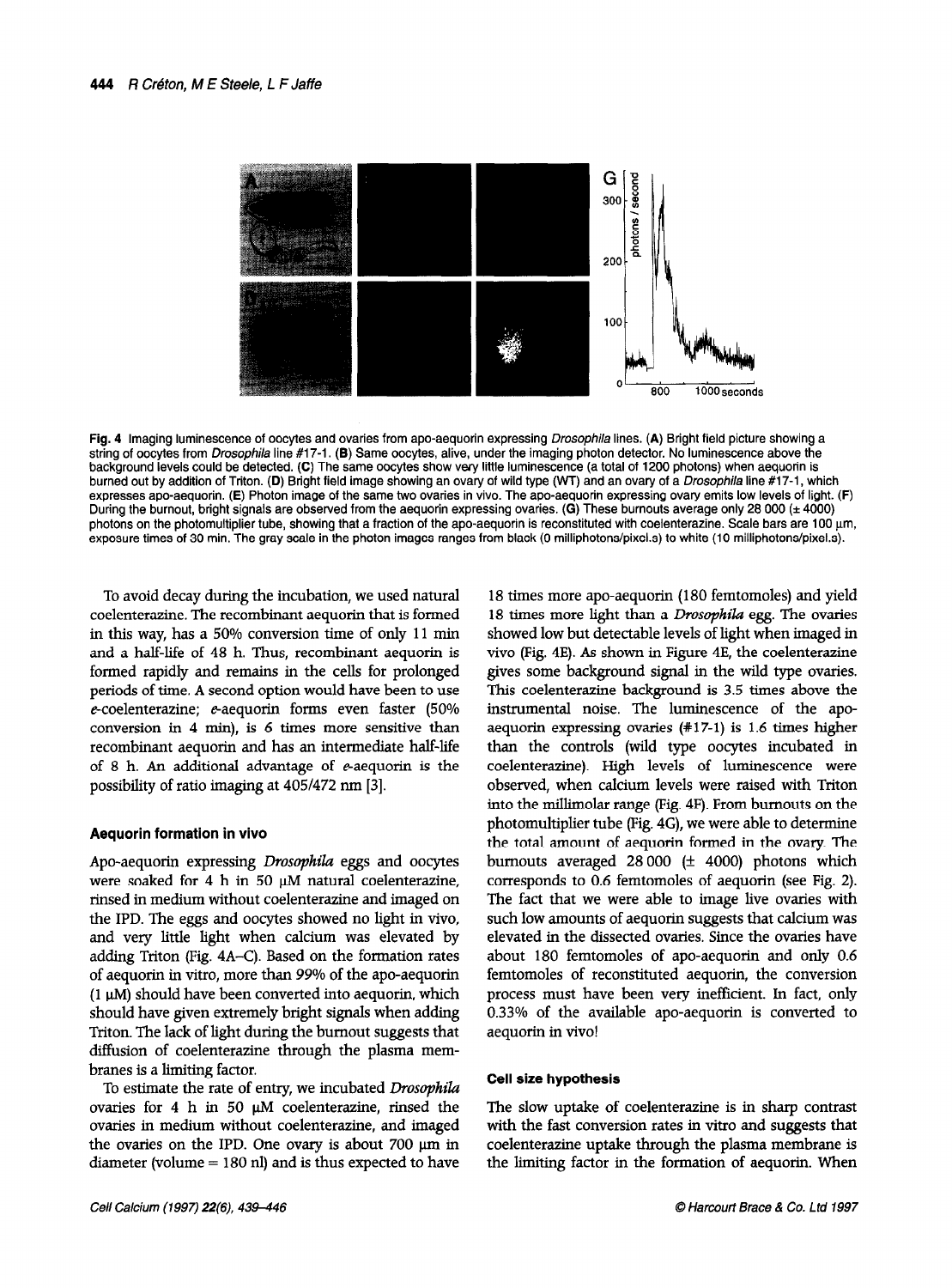|                                     | Cultured cell <sup>a</sup> | Urchin egg           | Fly egg             | Zebrafish egg        |
|-------------------------------------|----------------------------|----------------------|---------------------|----------------------|
| Diameter $(\mu m)$                  | 10                         | 100                  | $175 \times 500$    | 700                  |
| Volume (I)                          | $0.5 \times 10^{-12}$      | $0.5 \times 10^{-9}$ | $10 \times 10^{-9}$ | $180 \times 10^{-9}$ |
| Surface (mm <sup>2</sup> )          | $0.3 \times 10^{-3}$       | 0.03                 | 0.22                | 1.54                 |
| $V/S$ ( $l/mm2$ ) <sup>b</sup>      | $1.7 \times 10^{-9}$       | $17 \times 10^{-9}$  | $45 \times 10^{-9}$ | $117 \times 10^{-9}$ |
| Normalized V/S <sup>c</sup>         | 0.015                      | 0.15                 | 0.38                | 1.0                  |
| 100% Conversion (days) <sup>d</sup> | 0.7                        |                      | 19                  | 50                   |

Table Size, volume and surface of various cells and 100% conversion times based on aequorin formation rates in Drosophila

<sup>a</sup>The size of a single tissue culture cell was compared with various egg sizes.

bThe 'volume/surface' ratio (V/S) of various cells.

The 'volume/surface' ratio was normalized in the Drosophila ovary, in which 0.33% of the apo-aequorin was converted after a 4 h incubation.

The 100% conversion times were extrapolated from apo-aequorin conversion rates measured in *Drosophila*. Calculations are based on an apo-aeguorin concentration of 1 uM in each of the cell types and assume that the 100% conversion time is proportional to the 'volume/surface' ratio; see text for details.

only 0.33% of the aequorin within an *Drosophila* ovary is converted in 4 h, it would take 50 days (!) to get 100% conversion. In calculating the 100% conversion time, we assume that coelenterazine uptake is a linear process. This assumption was made on the basis that once the coelenterazine is inside the cell, it will bind to the apoaequorin almost immediately (in vitro reconstitution only takes 11 min at 24°C [3]). Once bound, the coelenterazine will not be free to diffuse back into the medium and it can thus be expected that coelenterazine uptake continues at the same rate until all apo-aequorin is bound.

We propose that the uptake of coelenterazine depends on the surface of a specimen, i.e. a bigger surface would allow a faster uptake. However, bigger eggs will also need more coelenterazine uptake (assuming all eggs express the same concentration of apo-aequorin). We thus hypothesize that the 100% conversion time is proportional to the 'volume/surface' ratio. In round eggs, this ratio is proportional to the radius of the egg. For example, a sea urchin egg which is  $7$  times smaller than the  $700 \mu m$ over the conversion of the conversion times show that the conversion times of the conversion of the conversion of the conversion of the conversion of the conversion of the conversion of the conversion of the conversion of  $(1000)$ . Even in  $7 \text{ miles}$  shower conversion and (100% conversion in 7 days). Even smaller cells such as a single *Dictyostelium* cell  $(-70 \text{ times smaller than the ovary})$ single *Division attain*  $\text{cm}$  100 km contents single contents on  $\text{cm}$  1. The 18 h. This 18 h.  $\frac{1}{2}$  extrapolation fits we have reconstructed reconstruction rates were reconstructed in  $\frac{1}{2}$ examplement in the transfer in cultured Dictyoski cultured Dictyosklinum cells. The measured Dictyosk and Dictyoski cells. The measured Dictyoski control of the measured Dictyoski cells. The measured Dictyoski cells. The m measured in culture *Diciyosicium* cens. These shall cen were shown to attain optimal reconstitution of intracellular aequorin in 24 h [9]. The volumes, surfaces and extrapolated reconstitution rates of different eggs and cells<br>are summarized in the Table.

## CONCLUSIONS

At least 20 femtomoles of recombinant aequorin is needs zo remombles of recombinant aequorin is needed for imaging resting levels of free cytosolic calcium. This corresponds to aequorin concentrations of 0.11  $\mu$ M in zebrafish eggs, 2  $\mu$ M in *Drosophila* eggs, 40

 $\mu$ M in sea urchin eggs. Reconstitution experiments in Drosophila suggest that aequorin formation is limited by coelenterazine uptake. Based on the rate of coelenterazine uptake in *Drosophila*, we estimate that complete conversion of 1  $\mu$ M apo-aequorin would take 50 days in zebrafish eggs, 19 days in Drosophila eggs, 7 days in sea urchin eggs or  $18$  h in a  $10 \mu m$  tissue culture cell. The present study suggests that work based upon genetically introduced apo-aequorin will be most successful when large amounts of small cells can be incubated in coelenterazine. For work during embryonic development this would involve introducing coelenterazine into the blood stream of late stage embryos. Imaging early stage embryos will still require injection of aequorin.

## ACKNOWLEDGEMENTS

We thank Dr Douglas Robinson and Dr Lynn Cooley, Yale University, for generously providing the apo-aequorin expressing Drosophila lines. Aequorin cDNA was kindly provided by Dr Douglas Prasher. The  $h$ -aequorin was provided by Dr Douglas Frasher. The Macquesin  $m_0$  $B_1 = \frac{1}{2} I_1 + \frac{1}{2} I_2 + \frac{1}{2} I_3 + \frac{1}{2} I_4 + \frac{1}{2} I_5 + \frac{1}{2} I_6 + \frac{1}{2} I_7 + \frac{1}{2} I_8$  $\mu$ <sub>1</sub>  $\mu$ <sub>1</sub>  $\mu$ <sub>1</sub>  $\mu$ <sub>1</sub>  $\mu$ <sub>1</sub>  $\mu$ <sub>1</sub>  $\mu$ <sub>1</sub>  $\mu$ <sub>1</sub>  $\mu$ <sub>1</sub>  $\sigma$ <sub>1</sub>  $\sigma$ <sub>1</sub> rativard Chiversity, and Dr Satosin mouve, Chisso Corporation. This work was supported by the Bernard and Celia Jaffe memorial fund.

## REFERENCES

- 1. Shimomura O. A short story of aequorin. *Biol Bull* 1995; **189**:  $1-5$ .  $1 - 5$ .
- primomura O., musicki b., insni y., mouye S. Light-emiti properties of recombinant semi-synthetic aequorins and recombinant fluorescein-conjugated aequorin for measuring cellular calcium. *Cell Calcium* 1993; 14: 373–378.<br>3. Shimomura O., Kishi Y., Inouye S. The relative rat
- Shimomura O., Kishi Y., Inouye S. The relative rate of aequorin regeneration from apo-aequorin and coelenterazine analogues.<br>Biochem J 1993: 296: 549-551.